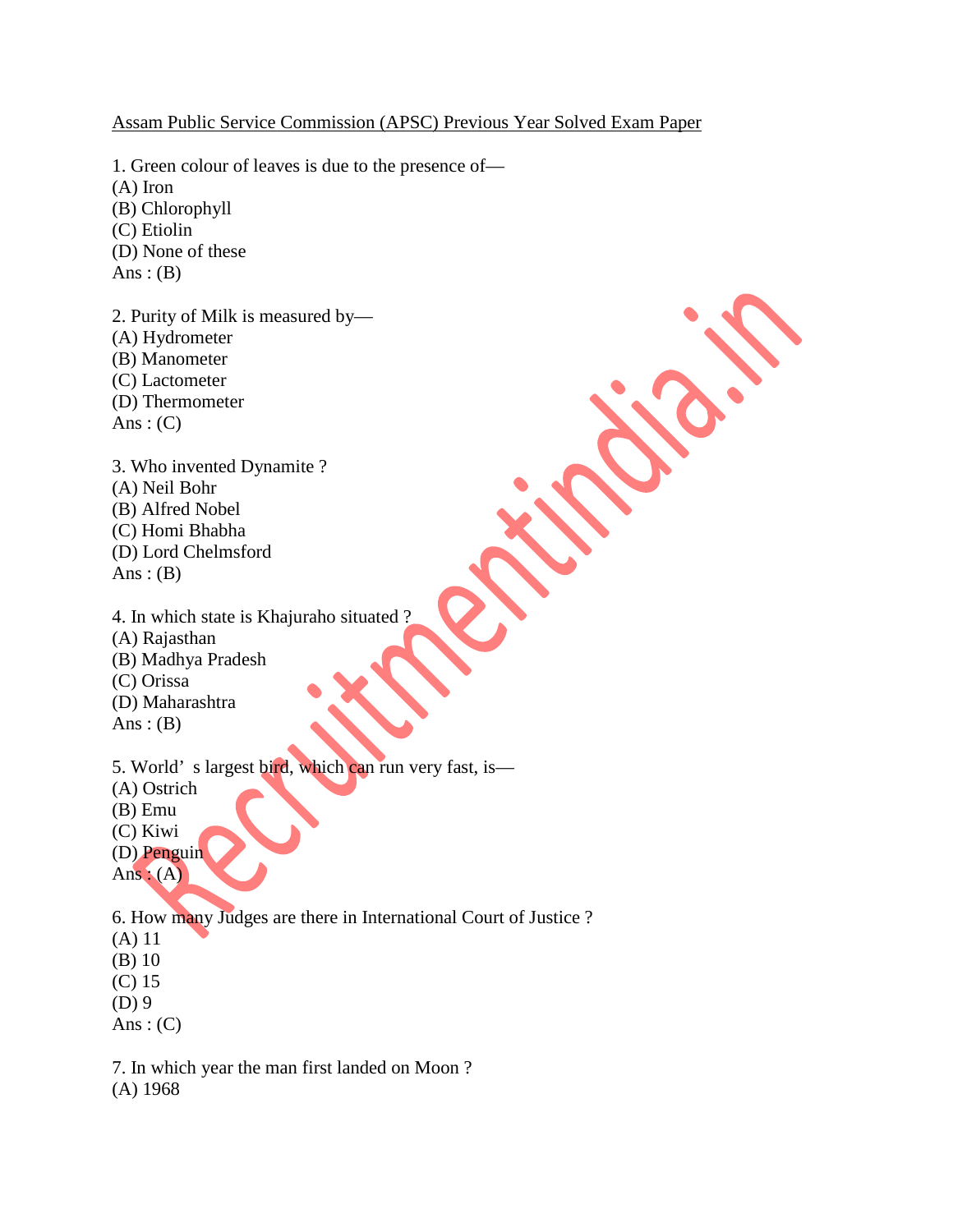(B) 1969 (C) 1970 (D) 1971 Ans:  $(B)$ 

8. Radar was invented by— (A) J. L. Baird (B) Graham Bell (C) George Eastman (D) R. W. Watt Ans:  $(D)$ 

9. Which country's currency is 'Kyat'? (A) Thailand (B) Malaysia (C) Myanmar (D) Israel Ans:  $(C)$ 

10. Pituitary gland is present— (A) Below the brain (B) Above the brain (C) Inside the brain (D) Not near the brain Ans:  $(A)$ 

11. Manas Wildlife Sanctuary is located in which state ? (A) Gujarat (B) Madhya Pradesh (C) Assam (D) Uttar Pradesh Ans:  $(C)$ 

12. Rajghat Dam is situated on which river ? (A) Chambal (B) Sutlej (C) Betwa (D) Narmada Ans:  $(C)$ 

13. Which is the largest continent of the world ?

(A) Australia

(B) Asia

(C) North America

(D) Africa

Ans:  $(B)$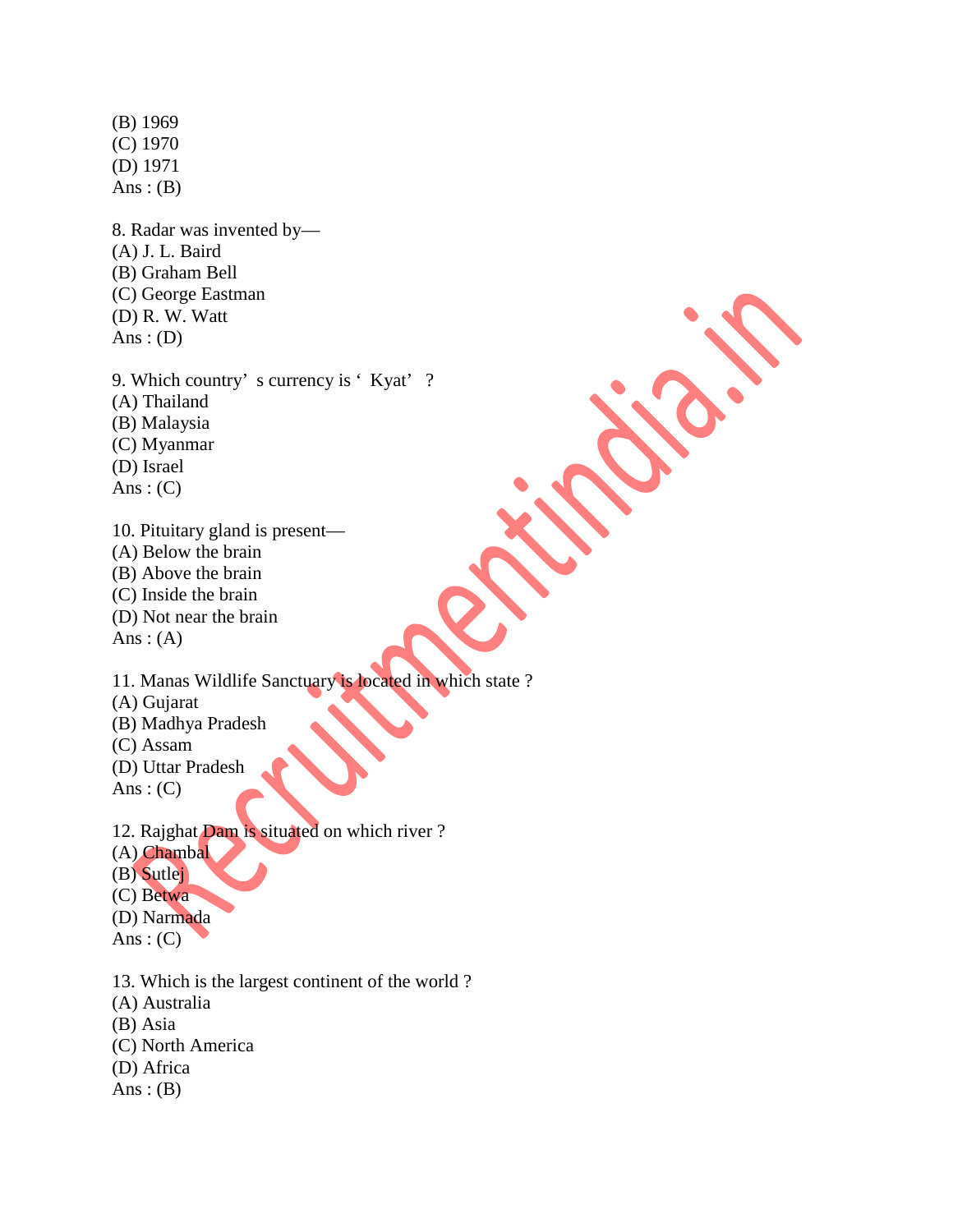14. Salim Ali was associated with ? (A) Horology (B) Entomology (C) Ornithology (D) Parasitology Ans:  $(C)$ 15. Trachoma is the disease of which organ ? (A) Throat (B) Eyes (C) Liver (D) Lungs Ans:  $(B)$ 

16. Which gas is used in preparation of Soda Water ?

(A) Carbon monoxide (B) Chlorine

(C) Carbon dioxide

(D) Carbon

Ans:  $(C)$ 

17. 'Universal Donor' belongs to blood group

 $(A)$  O

(B) A

(C) B

(D) AB

Ans:  $(A)$ 

18. Viruses lack—

(A) Proteins

(B) Enzymes

(C) Nucleic Acids

(D) Tentacles

Ans:  $(B)$ 

19. Mammal which can fly— (A) Whale (B) Bat (C) Snake (D) Hen Ans:  $(B)$ 

20. Which king constructed the ' Sanchi Stupa' ?

(A) Bimbisara

(B) Ashoka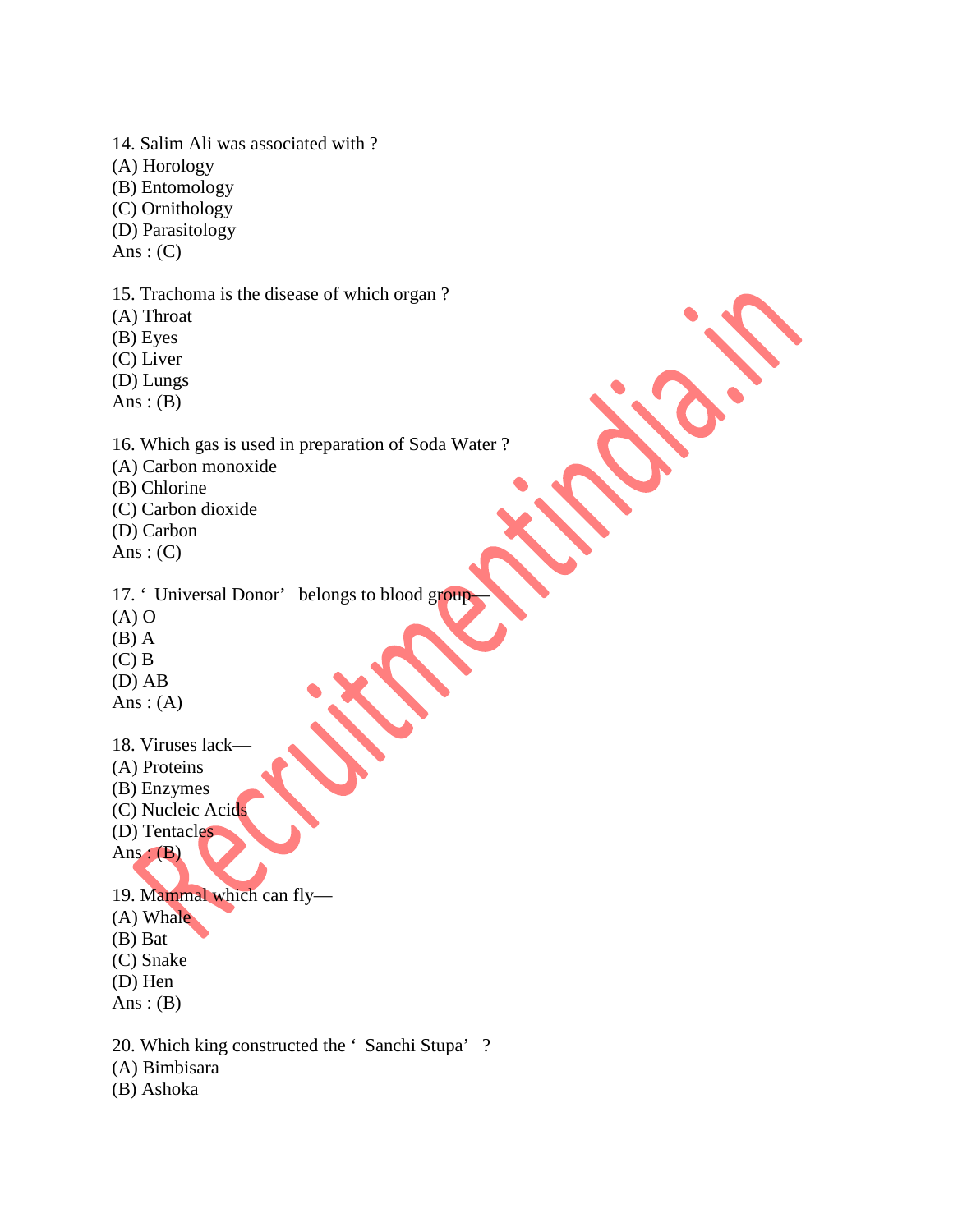(C) Pushyamitra Shung (D) Kanishka Ans:  $(B)$ 

21. In which state is the Kudremukh Iron Ore Scheme situated ?

(A) Kerala

- (B) Karnataka
- (C) Tamil Nadu
- (D) Maharashtra
- Ans:  $(B)$
- 22. In which country is Angle Waterfall situated ?
- (A) America
- (B) Venezuela
- (C) Canada
- (D) Australia
- Ans:  $(B)$
- 23. Which country is called the 'Land of Setting Sun
- (A) Japan
- (B) Indonesia
- (C) Britain
- (D) New Zealand
- Ans:  $(C)$

24. How much % of Nitrogen is present in Atmosphere ?

- (A) 10%
- (B) 33%
- (C) 50%
- (D) 78%
- Ans:  $(D)$

25. The iron ore mined from Belaidila is exported to which country ?

- (A) Japan
- (B) Russia
- (C) England
- (D) Iran
- Ans:  $(A)$

26. Which River flows between the Vindhya and Satpura mountain ranges ?

- (A) Godavari
- (B) Narmada
- (C) Tapti
- (D) Chambal
- Ans:  $(B)$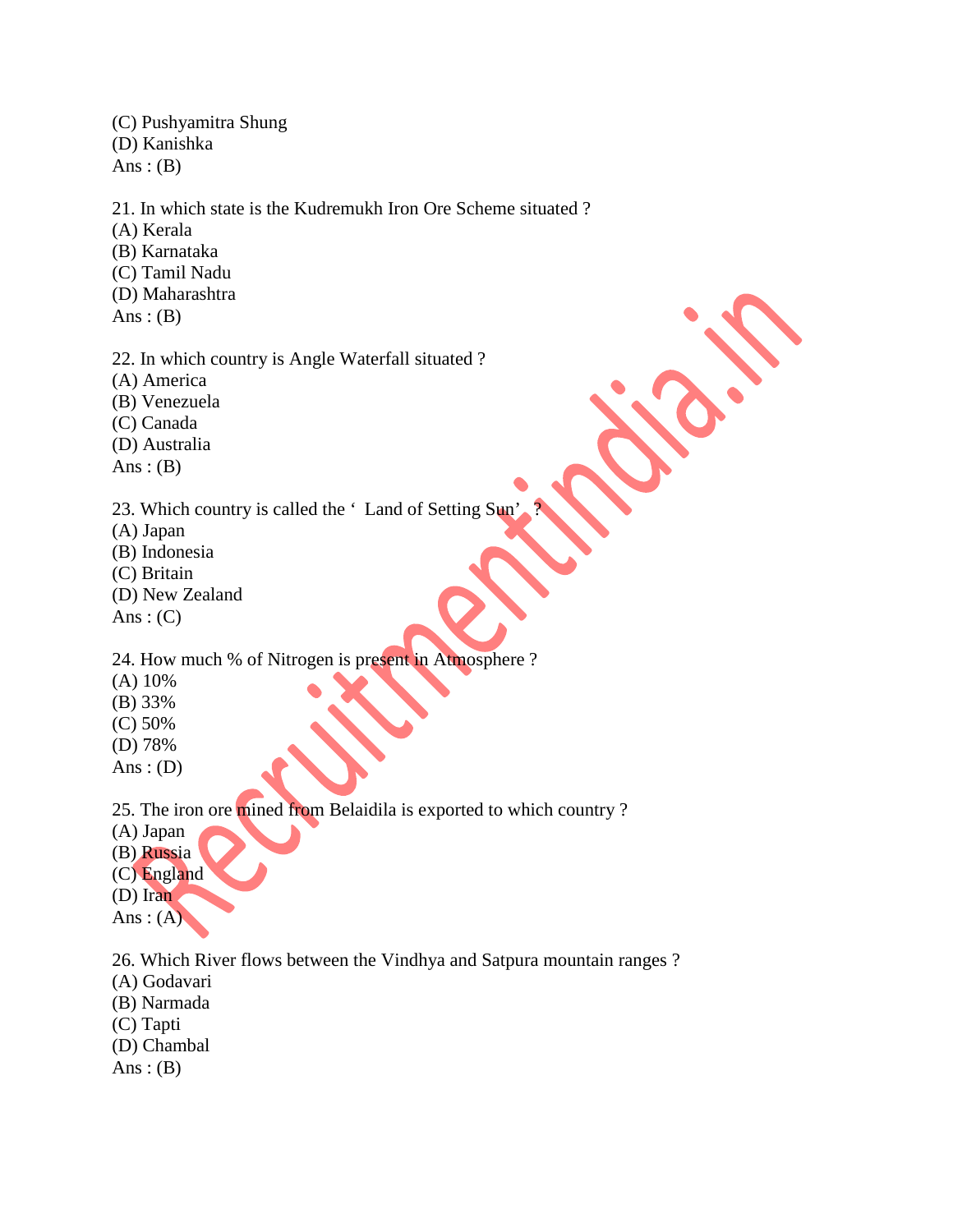27. In which state cashew production is the highest ? (A) Maharashtra (B) Goa (C) Kerala (D) Karnataka Ans:  $(C)$ 

28. Which of the following is not a fresh water fish ?

- (A) Cod
- (B) Eel
- (C) Salmon
- (D) Trout
- Ans:  $(A)$
- 29. Scientific study of fishes is called—
- (A) Herpetology
- (B) Lepidopteriology
- (C) Ichthyology
- (D) Ornithology
- Ans:  $(C)$
- 30. In which state the Dafla and Sinhpo tribes are found ?
- (A) Himachal Pradesh
- (B) Madhya Pradesh
- (C) Andhra Pradesh
- (D) Arunachal Pradesh
- Ans :  $(D)$

31. The most important reason for population explosion in India is—

- (A) Urbanisation
- (B) Increase in birth-rate
- (C) Decrease in death-rate
- (D) Improvement in health facilities
- Ans:  $(D)$

32. How much percentage of Protein is present in Soyabean ?

- $(A) 30%$
- (B) 40%
- (C) 50%
- (D) 60%
- Ans:  $(B)$
- 33. What is Kharpatwar ?
- (A) Harmful and unwanted (Weeds) plants grown in cultivated crops
- (B) Unwanted plants on Soil
- (C) Harmful grass in Rice Harvest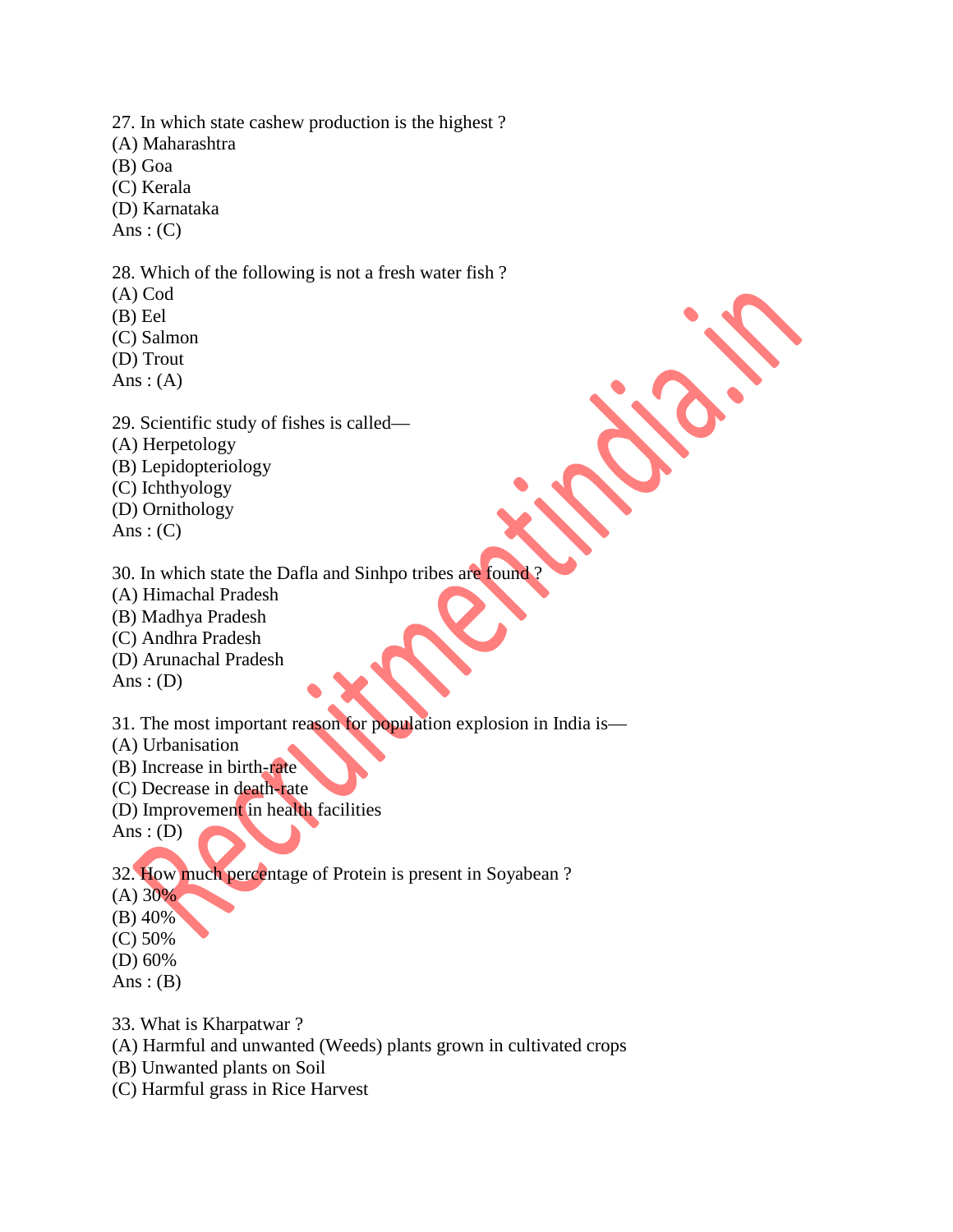(D) Useless grass on agricultural land Ans:  $(A)$ 

- 34. Central Rice Research Institute is located at—
- (A) Chennai
- (B) Cuttak
- (C) Kolkata
- (D) Rajendranagar

Ans:  $(B)$ 

35. In India which harvest in highest average product per Hectare ?

- (A) Maize
- (B) Wheat
- (C) Bajra
- (D) Rice
- Ans:  $(D)$

36. At present how many states and centrally administered territories are there in Indian Union ?

- (A) 25, 8
- (B) 24, 8
- (C) 28, 7
- (D) 26, 8
- Ans:  $(C)$

37. In Rajya Sabha elected members of which state are in greatest number ?

- (A) Andhra Pradesh
- (B) Madhya Pradesh
- (C) Bihar
- (D) Uttar Pradesh
- Ans :  $(D)$

38. So far who has won the Lok Sabha seat with highest number of votes ?

- (A) Indira Gandhi
- (B) Jawahar Lal Nehru
- (C) Ram Vilas Paswan
- (D) P. V. Narsimha Rao

Ans :  $(D)$ 

39. Which state in India first started Employment Guarantee Programme ?

- (A) West Bengal
- (B) Gujarat
- (C) Kerala
- (D) Maharashtra
- Ans:  $(D)$

40. Breeder Seed is which stage of Seed Production Cycle ?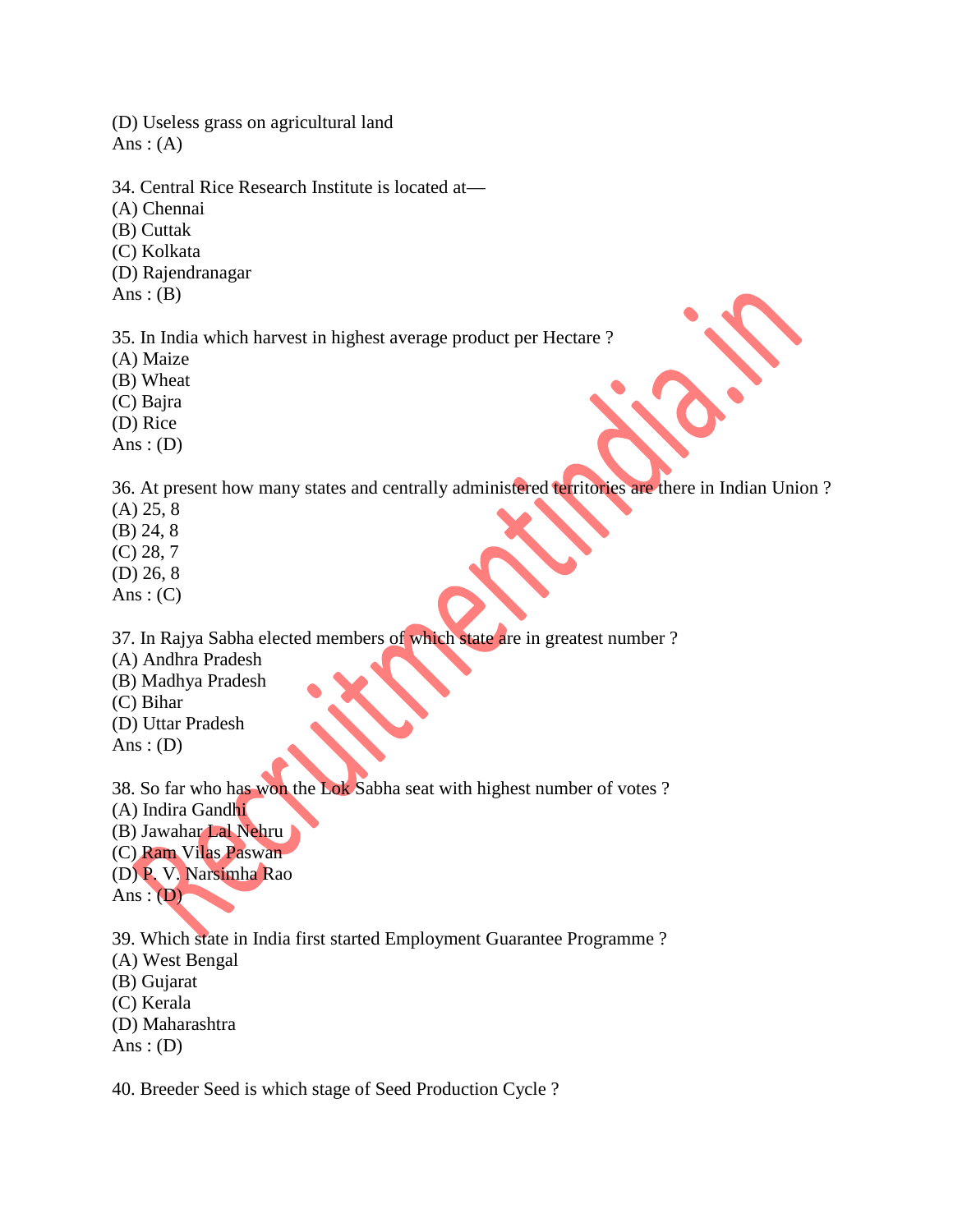(A) Second (B) First (C) Third (D) Fourth Ans :  $(B)$ 

41. Which is the biggest Trade Union of India ? (A) BMS (B) CITU (C) INTUC (D) AITUC Ans:  $(A)$ 

42. Steel Ball floats on mercury, because— (A) Nothing can sink in mercury (B) Density of mercury is higher than steel (C) Density of steel is higher than mercury (D) Ball can not float

Ans:  $(B)$ 

43. Sun Light takes……time to reach the earth.

- (A) 8 seconds
- (B) 8 years
- (C) 8 minutes
- (D) 4 minutes
- Ans:  $(C)$

44. pH value of pure water is

- (A) 14
- (B) 2
- (C) 7
- (D) 9
- Ans:  $(C)$

45. It burns with blue flame— (A) Nitrogen

(B) Hydrogen

- (C) Sulphur dioxide
- (D) Carbon monoxide
- 
- Ans:  $(A)$
- 46. Deficiency of which vitamin causes Night Blindness ?
- (A) Vitamin A
- (B) Vitamin B1
- (C) Vitamin C
- (D) Vitamin D